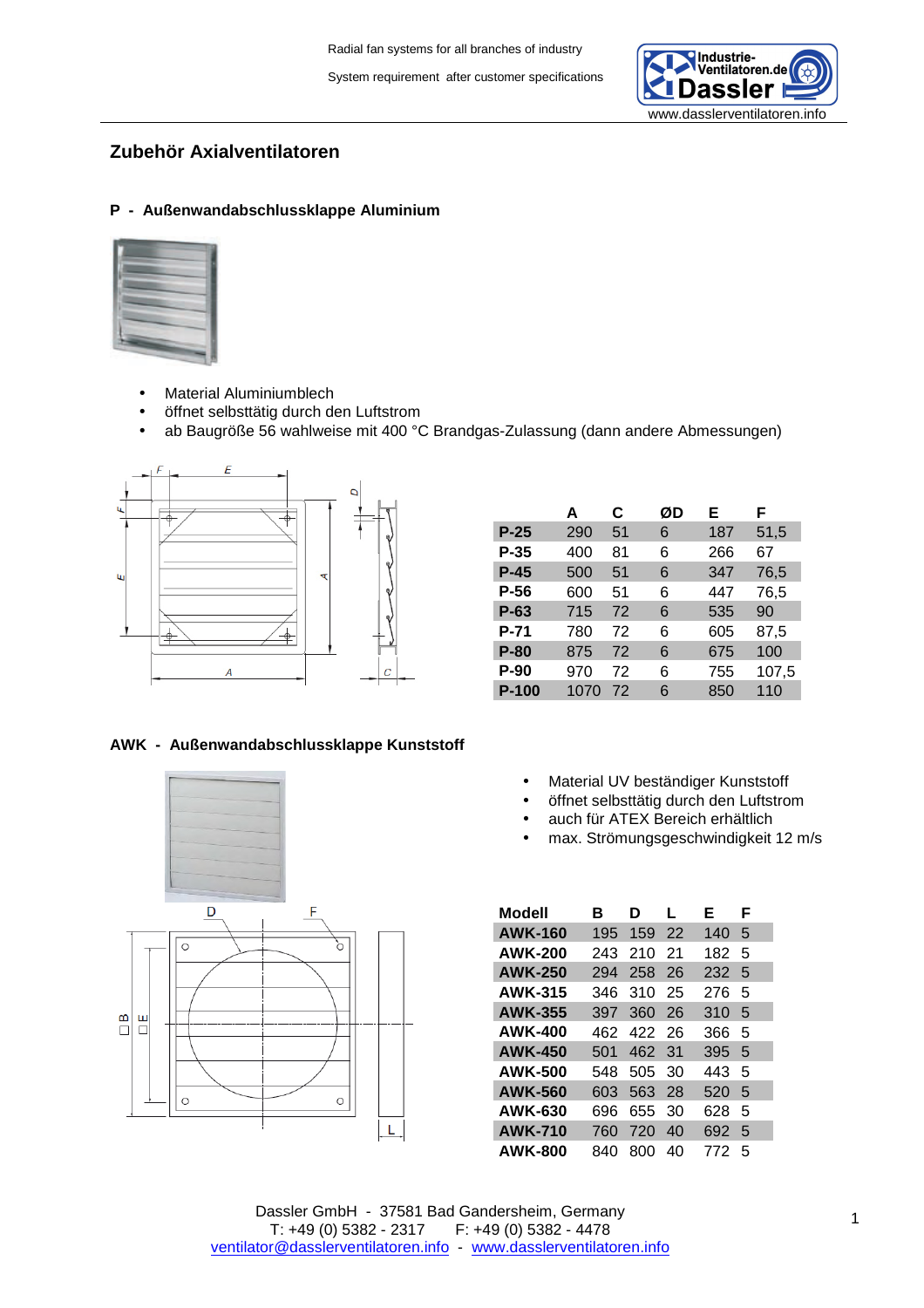

# **R - Ansaugschutzgitter (motorseitig) für Modelle DHC und DHCH**



|              | <b>DHC</b>     | <b>DHCH</b>                                                      |             |                | <b>DHC</b> | <b>DHCH</b>                                                        |
|--------------|----------------|------------------------------------------------------------------|-------------|----------------|------------|--------------------------------------------------------------------|
| $R-35/B$     |                | 35                                                               | $R-80$      |                |            | 80-6T-1, 80-6T-1, 5, 80-8T-0, 5, 8<br>8T-0,75                      |
| $R-40$       |                | 40                                                               |             | <b>R-80/C</b>  | 80         |                                                                    |
| $R-45$       |                | 45                                                               |             | $R-80 - 5,5$   |            | 80-4T-3, 80-4T-4, 80-4T-5,5, 80-<br>2, 80-6T-3, 80-8T-1            |
| $R-56$       |                | 56-4T/M-0.75, 56-4T-1, 56-6T/M-<br>$0.33, 56-6T-0.5, 56-6T-0.75$ | <b>R-90</b> |                |            | 90-4T-4, 90-4T-5,5, 90-6T-2, 90-<br>3. 90-8T-1, 90-8T-1.5, 90-8T-2 |
| $R-56 - 1,5$ |                | 56-4T-1,5, 56-4T-2                                               |             | $R-90/C$       | 90         |                                                                    |
| $R-63 - 0.5$ |                | 63-4T-1, 63-6T/M-0.5, 63-6T-0.75                                 |             | $R-90 - 7,5$   |            | 90-4T-7,5, 90-4T-10, 90-6T-4, 90<br>$8T-3$                         |
| $R-63 - 1.5$ |                | 63-4T-1,5, 63-4T-2, 63-6T-1                                      | R-100       |                |            | 100-6T-3, 100-8T-1,5, 100-8T-2                                     |
| $R-63 - 4$   |                | 63-4T-3, 63-4T-4                                                 |             | <b>R-100/C</b> | 100        |                                                                    |
| $R-71$       |                | 71-4T-1.5, 71-4T-2, 71-6T/M-0.75,<br>71-6T-1, 71-6T-1,5          |             | R-100-7,5/C    | 100-4T/H   |                                                                    |
| $R-71/C$     | 71             |                                                                  |             | R-100 - 10     |            | 100-4T-7,5, 100-4T-10, 100-6T-4<br>100-6T-5.5, 100-8T-1.5, 100-8T- |
| $R - 71 - 3$ | $\blacksquare$ | 71-4T-3, 71-4T-4                                                 |             | R-100 - 20     |            | 100-4T-15, 100-4T-20                                               |
|              |                |                                                                  |             |                |            |                                                                    |

|                | <b>DHC</b> | <b>DHCH</b>                                                            |
|----------------|------------|------------------------------------------------------------------------|
| <b>R-80</b>    |            | 80-6T-1, 80-6T-1,5, 80-8T-0,5, 80-<br>8T-0.75                          |
| $R-80/C$       | 80         |                                                                        |
| R-80 - 5,5     |            | 80-4T-3, 80-4T-4, 80-4T-5,5, 80-6T-<br>2, 80-6T-3, 80-8T-1             |
| <b>R-90</b>    |            | 90-4T-4, 90-4T-5,5, 90-6T-2, 90-6T-<br>3, 90-8T-1, 90-8T-1, 5, 90-8T-2 |
| $R-90/C$       | 90         |                                                                        |
| R-90 - 7,5     |            | 90-4T-7,5, 90-4T-10, 90-6T-4, 90-<br>$8T-3$                            |
| $R - 100$      |            | 100-6T-3, 100-8T-1,5, 100-8T-2                                         |
| <b>R-100/C</b> | 100        |                                                                        |
| R-100-7,5/C    | 100-4T/H   |                                                                        |
| R-100 - 10     |            | 100-4T-7,5, 100-4T-10, 100-6T-4,<br>100-6T-5.5, 100-8T-1.5, 100-8T-2   |
| R-100 - 20     |            | 100-4T-15, 100-4T-20                                                   |

## **DRI – Ausblasschutzgitter (laufradseitig)**



| Modell          | <b>DHEP</b> | <b>DHCD</b> | DHC | <b>DHRE</b> | <b>DHCH</b> |
|-----------------|-------------|-------------|-----|-------------|-------------|
| <b>DRI-20</b>   |             | 20          |     |             |             |
| <b>DRI-25/E</b> |             |             |     | 25          |             |
| <b>DRI-25</b>   | 25          | 25          | 25  |             |             |
| <b>DRI-31/E</b> |             |             |     | 31          |             |
| <b>DRI-31</b>   | 31          | 30          | 31  |             |             |
| <b>DRI-35/E</b> |             |             |     | 35          |             |
| <b>DRI-35/B</b> |             |             |     |             | 35          |
| <b>DRI-35/C</b> | 35          | 35          | 35  |             |             |
| <b>DRI-40</b>   | 40          | 40          | 40  |             | 40          |
| <b>DRI-45</b>   | 45          |             | 45  |             | 45          |
| <b>DRI-50</b>   | 50          |             | 50  |             |             |
| <b>DRI-56</b>   | 56          |             | 56  |             | 56          |
| <b>DRI-63</b>   | 63          |             | 63  |             | 63          |
| <b>DRI-71</b>   |             |             | 71  |             | 71          |
| <b>DRI-80</b>   |             |             | 80  |             | 80          |
| <b>DRI-90</b>   |             |             | 90  |             | 90          |
| <b>DRI-100</b>  |             |             | 100 |             | 100         |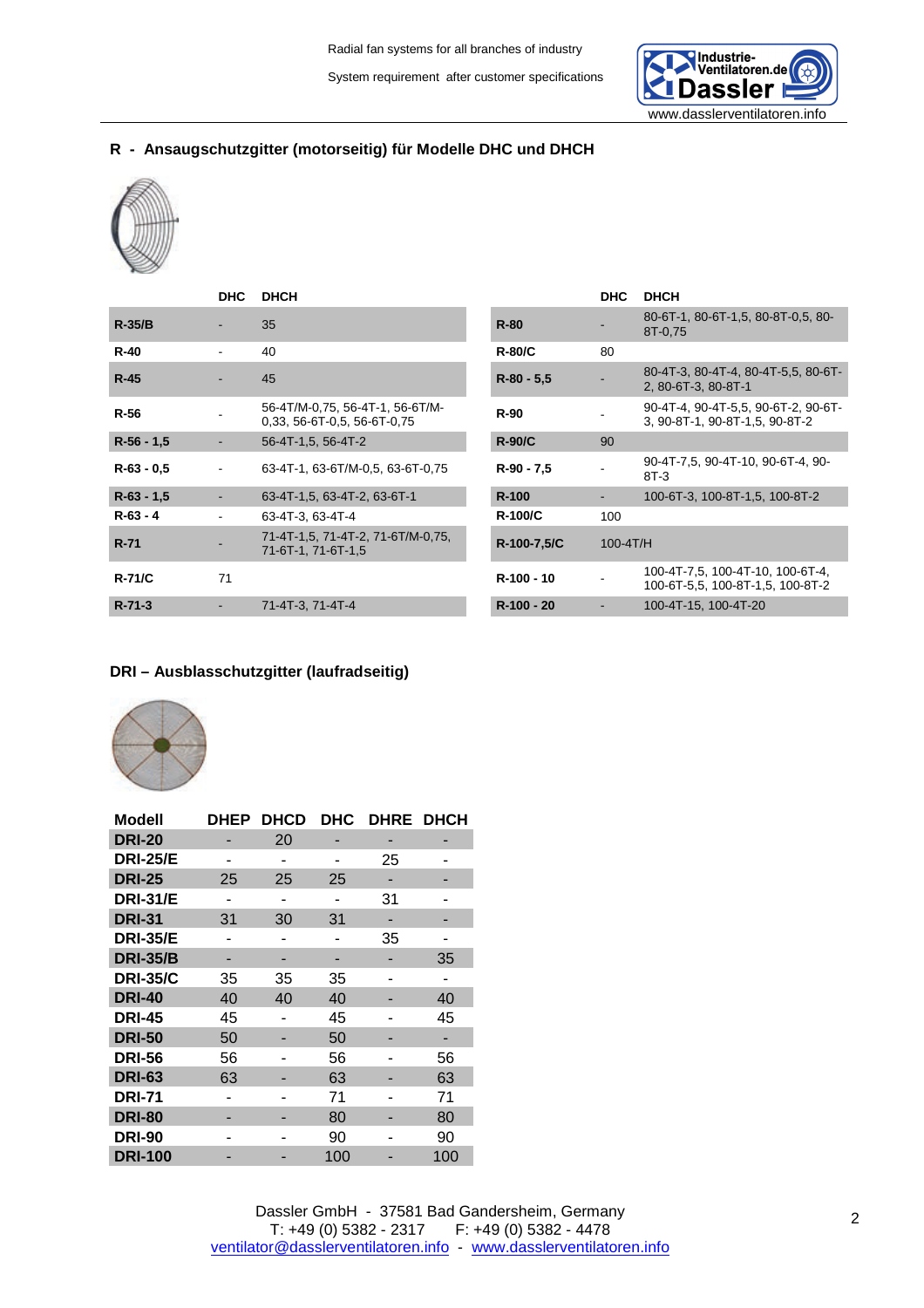

## **DRT – Schutzgitter für Rohrventilatoren**



|                   | <b>DHEPT</b> | <b>DHCT</b> | DHGT | <b>DHPX</b> |
|-------------------|--------------|-------------|------|-------------|
| <b>DRT-25</b>     |              | 25          |      |             |
| <b>DRT-31/B</b>   |              | 31          |      |             |
| <b>DRT-31</b>     | 31           | -           |      |             |
| <b>DRT-35</b>     | 35           | 35          |      | 35          |
| <b>DRT-40</b>     | 40           | 40          |      |             |
| <b>DRT-45</b>     | 45           | 45          |      | 45          |
| <b>DRT-50</b>     | 50           | 50          |      | 50          |
| <b>DRT-56</b>     | 56           | 56          |      | 56          |
| <b>DRT-63</b>     | 63           | 63          |      | 63          |
| <b>DRT-71</b>     |              | 71          |      | 71          |
| <b>DRT-80</b>     |              | 80          |      | 80          |
| <b>DRT-90</b>     |              | 90          |      | 90          |
| <b>DRT-100</b>    |              | 100         |      | 100         |
| <b>DRT-125</b>    | ۰            |             | 125  |             |
| <b>DRT-125/CC</b> |              |             | 125  |             |

## **DPV - Ansaugdüse für Rohrventilatoren**





| für verbesserten Wirkungsgrad<br>$\bullet$ |      |      |      |    |                |               |     |  |  |  |  |
|--------------------------------------------|------|------|------|----|----------------|---------------|-----|--|--|--|--|
| <b>Modell</b>                              | ØΑ   | ØΒ   | ØD   | Ød | Е              | Μ             | н   |  |  |  |  |
| <b>DPV-31</b>                              | 398  | 355  | 320  | 10 | 1,5            | $8x45^\circ$  | 165 |  |  |  |  |
| <b>DPV-35</b>                              | 438  | 395  | 359  | 10 | 1,5            | $8x45^\circ$  | 165 |  |  |  |  |
| <b>DPV-40</b>                              | 484  | 450  | 401  | 12 | 1,5            | 8x45°         | 165 |  |  |  |  |
| <b>DPV-45</b>                              | 534  | 500  | 450  | 12 | 1,5            | $8x45^\circ$  | 165 |  |  |  |  |
| <b>DPV-50</b>                              | 584  | 560  | 504  | 12 | 1,5            | 12x30°        | 165 |  |  |  |  |
| <b>DPV-56</b>                              | 664  | 620  | 565  | 12 | 1,5            | $12x30^\circ$ | 165 |  |  |  |  |
| <b>DPV-63</b>                              | 734  | 690  | 634  | 12 | 1,5            | $12x30^\circ$ | 165 |  |  |  |  |
| <b>DPV-71</b>                              | 812  | 770  | 711  | 12 | 2              | 16x22,5°      | 250 |  |  |  |  |
| <b>DPV-80</b>                              | 904  | 860  | 797  | 12 | 2              | 16x22,5°      | 250 |  |  |  |  |
| <b>DPV-90</b>                              | 1004 | 970  | 894  | 14 | 2              | 16x22,5°      | 250 |  |  |  |  |
| <b>DPV-100</b>                             | 1105 | 1070 | 1003 | 14 | $\overline{2}$ | 16x22,5°      | 250 |  |  |  |  |
| <b>DPV-125</b>                             | 1370 | 1320 | 1240 | 14 | $\overline{2}$ | $20x18^\circ$ | 250 |  |  |  |  |
| <b>DPV-140</b>                             | 1533 | 1470 | 1413 | 15 | 3              | 20x18°        | 250 |  |  |  |  |
| <b>DPV-160</b>                             | 1705 | 1680 | 1585 | 19 | 3              | $24x15^\circ$ | 315 |  |  |  |  |
| <b>DPV-180</b>                             | 1908 | 1830 | 1788 | 19 | 3              | $24x15^\circ$ | 315 |  |  |  |  |
| <b>DPV-200</b>                             | 2113 | 2080 | 1993 | 19 | 3              | $24x15^\circ$ | 315 |  |  |  |  |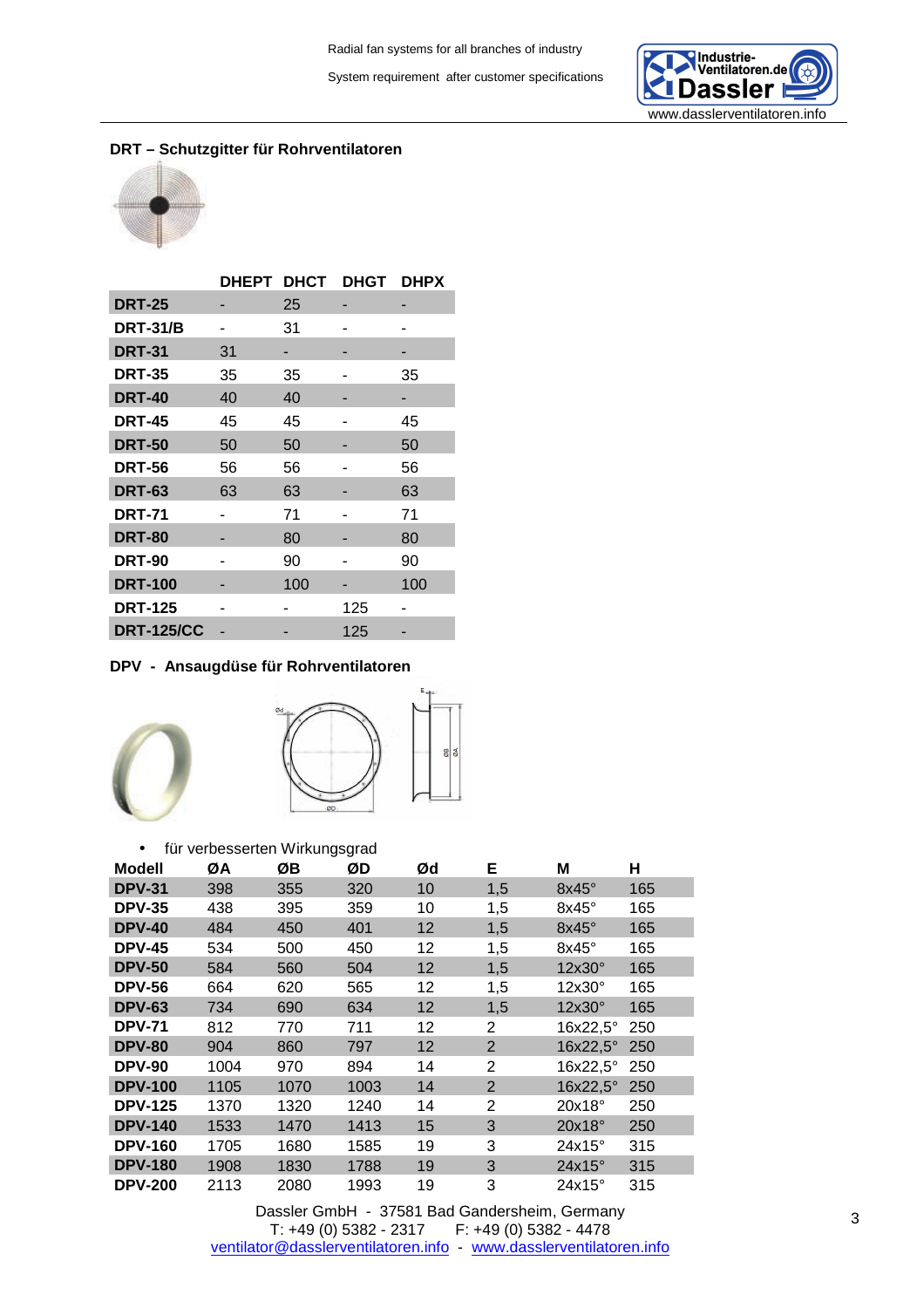

# **DBTUB - Gegenflansch, Rohrstutzen**



|                  | <b>DHEPT</b>   | <b>DHCT</b> | <b>DHGT</b>              | <b>DHPX</b>              | <b>DHT</b>     |                   | <b>DHEPT</b>             | <b>DHCT</b>    | <b>DHGT</b>              | <b>DHPX</b>    | <b>DHT</b> |
|------------------|----------------|-------------|--------------------------|--------------------------|----------------|-------------------|--------------------------|----------------|--------------------------|----------------|------------|
| <b>DBTUB-250</b> | ٠              | 25          | $\overline{\phantom{a}}$ | $\overline{\phantom{a}}$ | 25             | <b>DBTUB-630</b>  | 63                       | 63             | $\sim$                   | 63             | 63         |
| <b>DBTUB-280</b> | $\blacksquare$ | 31          | $\overline{\phantom{a}}$ | $\blacksquare$           | $\blacksquare$ | <b>DBTUB-710</b>  | $\overline{\phantom{a}}$ | 71             | $\sim$                   | 71             | 71         |
| <b>DBTUB-315</b> | 31             | ۰           |                          | $\blacksquare$           | 31             | <b>DBTUB-800</b>  | $\blacksquare$           | 80             | $\overline{\phantom{a}}$ | 80             | 80         |
| <b>DBTUB-355</b> | 35             | 35          | $\overline{\phantom{0}}$ | $\blacksquare$           | 35             | <b>DBTUB-900</b>  | $\blacksquare$           | 90             | $\sim$                   | 90             | 90         |
| <b>DBTUB-400</b> | 40             | 40          |                          | -                        | 40             | <b>DBTUB-1000</b> | $\overline{\phantom{a}}$ | 100            | $\overline{\phantom{a}}$ | 100            | 100        |
| <b>DBTUB-450</b> | 45             | 45          | $\overline{\phantom{a}}$ | 45                       | 45             | <b>DBTUB-1250</b> | $\overline{\phantom{a}}$ | $\blacksquare$ | 125                      | $\blacksquare$ | -          |
| <b>DBTUB-500</b> | 50             | 50          | $\overline{\phantom{a}}$ | 50                       | 50             | <b>DBTUB-1400</b> | $\overline{\phantom{a}}$ | -              | 140                      | ۰              | -          |
| <b>DBTUB-560</b> | 56             | 56          | $\overline{\phantom{a}}$ | 56                       | 56             | <b>DBTUB-1600</b> | $\overline{\phantom{a}}$ | -              | 160                      | $\,$           | -          |

#### **DBAC - Flexibler Doppelflansch für Axialventilatoren**



| Modell            | <b>DHEPT</b>   | <b>DHCT</b> | <b>DHG1</b>              | <b>DCHT</b> | DHT                      | <b>DHPX</b>              | Modell           | <b>DHEPT</b>             | DHCT | <b>DHGT</b>              | <b>DCHT</b>              | DHT                      | <b>DHPX</b>              |
|-------------------|----------------|-------------|--------------------------|-------------|--------------------------|--------------------------|------------------|--------------------------|------|--------------------------|--------------------------|--------------------------|--------------------------|
| <b>DBAC-160</b>   |                |             | -                        |             |                          |                          | <b>DBAC-500</b>  | 50                       | 50   | ٠                        | 400/450                  | 50                       | 50                       |
| <b>DBAC-180</b>   | $\overline{a}$ |             | $\overline{\phantom{0}}$ |             | $\overline{\phantom{0}}$ |                          | <b>DBAC-560</b>  | 56                       | 56   | $\overline{a}$           | $\overline{\phantom{0}}$ | 56                       | 56                       |
| <b>DBAC-250</b>   | $\blacksquare$ | 25          | $\overline{\phantom{a}}$ | 200/225     | 25                       |                          | <b>DBAC-630</b>  | 63                       | 63   | $\blacksquare$           | 500                      | 63                       | 63                       |
| <b>DBAC-315/B</b> | $\overline{a}$ | 31          | $\overline{\phantom{0}}$ |             | $\overline{a}$           |                          | <b>DBAC-710</b>  |                          | 71   | $\overline{\phantom{a}}$ | 560/630                  | 71                       | 71                       |
| <b>DBAC-315</b>   | 31             | -           | -                        |             | 31                       | $\overline{\phantom{a}}$ | <b>DBAC-800</b>  |                          | 80   | ٠                        | -                        | 80                       | 80                       |
| <b>DBAC-355</b>   | 35             | 35          | $\overline{\phantom{a}}$ | 250/315     | 35                       | 35                       | <b>DBAC-900</b>  | $\overline{\phantom{0}}$ | 90   | $\overline{\phantom{a}}$ | $\overline{\phantom{a}}$ | 90                       | 90                       |
| <b>DBAC-400</b>   | 40             | 40          | ۰                        |             | 40                       | $\overline{\phantom{a}}$ | <b>DBAC-1000</b> | $\overline{\phantom{a}}$ | 100  | $\overline{\phantom{a}}$ | ۰                        | 100                      | 100                      |
| <b>DBAC-450</b>   | 45             | 45          | $\overline{\phantom{0}}$ |             | 45                       | 45                       | <b>DBAC-1250</b> | $\overline{\phantom{0}}$ |      | 125                      | $\overline{\phantom{a}}$ | $\overline{\phantom{0}}$ | $\overline{\phantom{a}}$ |